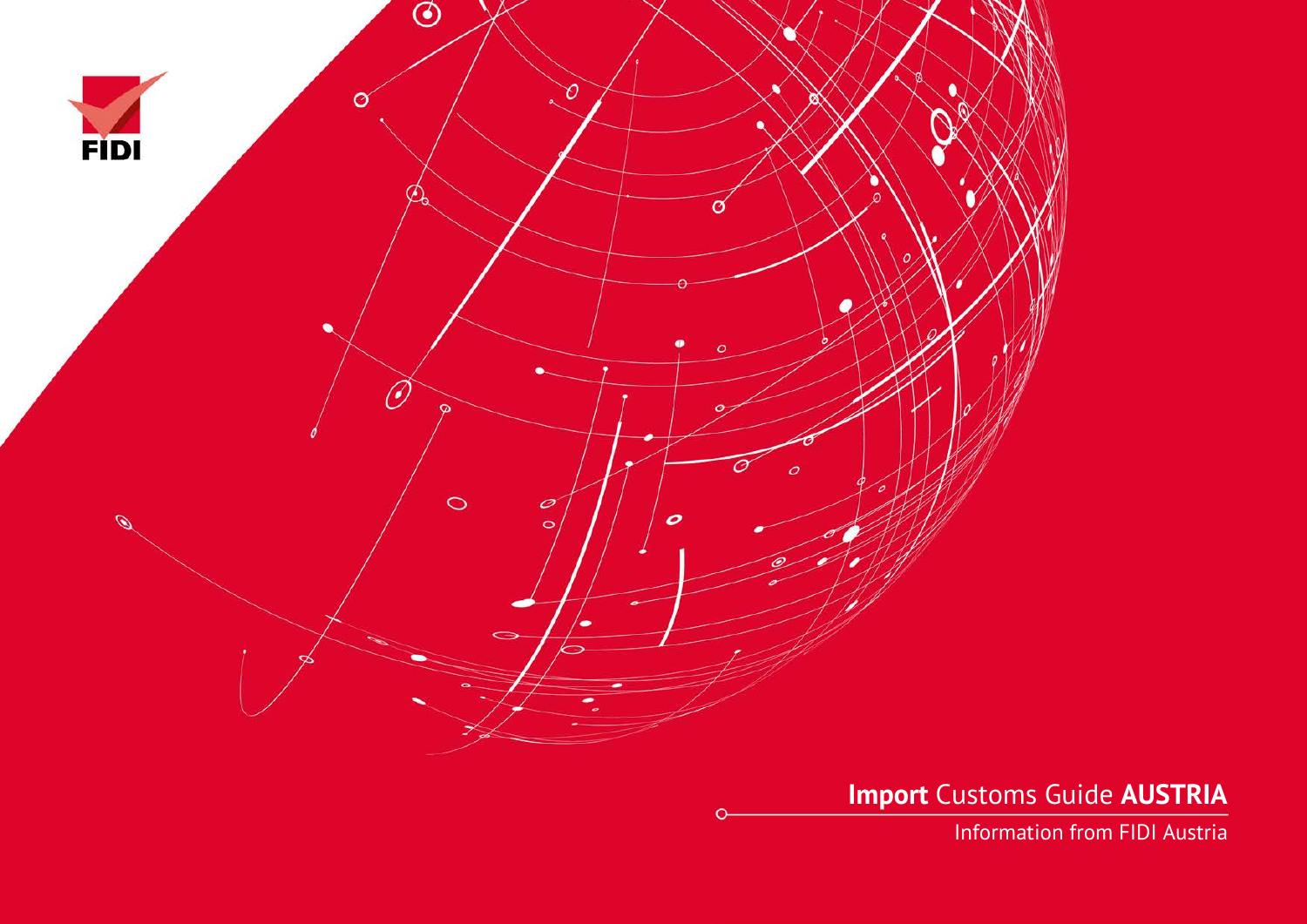## **Import Customs guide** AUSTRIA

## **The global quality standard for international moving.**

The FAIM label is your global assurance for a smooth, safe and comprehensive relocation process.





| <b>GOODS</b>               | <b>DOCUMENTS REQUIRED</b>                                                                                                                                                                                                                                                                                                                                                                    | <b>CUSTOMS PRESCRIPTIONS</b>                                                                                                                                                                                                                                 | <b>REMARKS</b>                                                                                                                                                                                                                                                                                                                                                                                                                                                                                                                                                                                                                                                                                                                                                     |
|----------------------------|----------------------------------------------------------------------------------------------------------------------------------------------------------------------------------------------------------------------------------------------------------------------------------------------------------------------------------------------------------------------------------------------|--------------------------------------------------------------------------------------------------------------------------------------------------------------------------------------------------------------------------------------------------------------|--------------------------------------------------------------------------------------------------------------------------------------------------------------------------------------------------------------------------------------------------------------------------------------------------------------------------------------------------------------------------------------------------------------------------------------------------------------------------------------------------------------------------------------------------------------------------------------------------------------------------------------------------------------------------------------------------------------------------------------------------------------------|
| <b>Removal goods</b>       | Copy of shipper's passport.<br>Exit certificate or certificate of stay abroad<br>for at least 12 months (confirmation from<br>the local authority of the previous residence,<br>confirmation by firm or other official proof).<br>Copy of packing list.<br>Valid Residence Registration Form (primary<br>residence!).<br>Power of Attorney (original).<br>Austrian Customs Forms (original). | Only used goods, which have been owned<br>and used for at least 6 months by the<br>immigrants and are intended for use in the<br>country.                                                                                                                    | Removal goods can be imported into Austria<br>duty free within 1 year from the change of<br>residence. After customs clearance, the<br>removal goods are blocked for 12 months,<br>i.e. within this period the removal goods<br>may neither be sold nor given away unless<br>the customs duties are subsequently paid.<br>Customers who have lived in the European<br>Union prior to the import may need a permit<br>for duty-free importation of hhqs<br>("Grundlagenbescheid") to be obtained at<br>customs office nearest to residence.<br>Please contact your destination agent if this<br>permit is necessary. This permit can be<br>obtained by customer or by your destination<br>agent.<br>Interesting link for shipments to the UK:<br><b>Bexit Guide</b> |
| <b>Diplomatic removals</b> | Copy of packing list.<br>Copy of shipper's passport.<br>Austrian Customs Forms (original) for<br>diplomatic goods completed and signed by<br>the Embassy/Organisation and attested by<br>the Ministry of Foreign Affairs.                                                                                                                                                                    | New goods can be imported duty free.<br>Alcohol can be imported duty free.<br>• Import of alcohol is allowed for diplomats<br>but limited to annual quota agreed by the<br>local Ministry of Foreign Affairs and the<br>respective Embassies in the country. |                                                                                                                                                                                                                                                                                                                                                                                                                                                                                                                                                                                                                                                                                                                                                                    |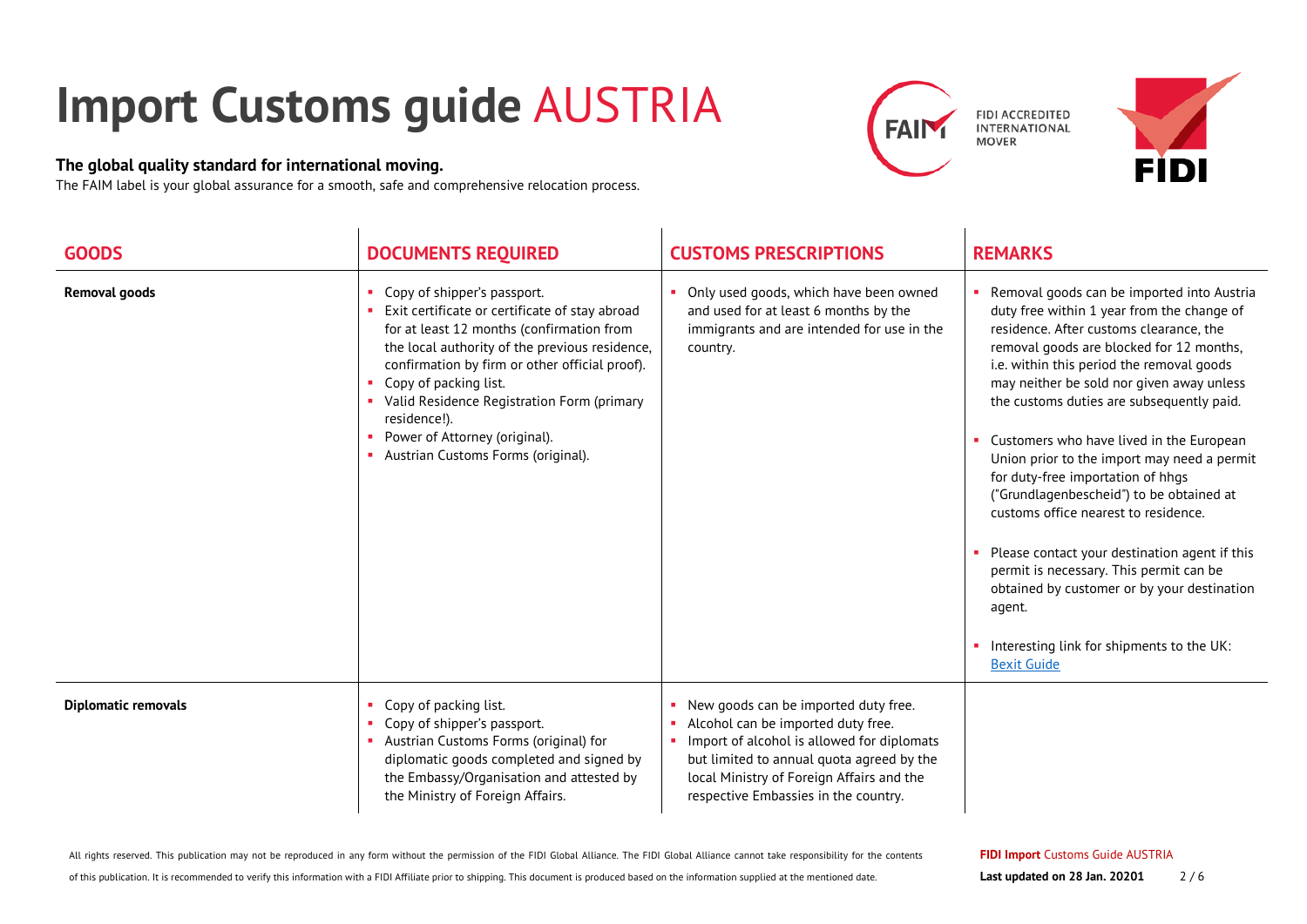| <b>GOODS</b>                                  | <b>DOCUMENTS REQUIRED</b>                                                                                                                                                                                                                                                                                                                                                                                                                                 | <b>CUSTOMS PRESCRIPTIONS</b>                                                                                                                                                                                               | <b>REMARKS</b>                                                                                                                                                                |
|-----------------------------------------------|-----------------------------------------------------------------------------------------------------------------------------------------------------------------------------------------------------------------------------------------------------------------------------------------------------------------------------------------------------------------------------------------------------------------------------------------------------------|----------------------------------------------------------------------------------------------------------------------------------------------------------------------------------------------------------------------------|-------------------------------------------------------------------------------------------------------------------------------------------------------------------------------|
| <b>Wedding trousseaux</b>                     | • Original passport.<br>• Marriage certificate (notice of banns alone is<br>not enough).<br>• List in triplicate of the goods to be imported,<br>with declaration by the applicant that the<br>goods are dowry (they can also be new<br>goods).<br>Attestation from the Austrian partner to the<br>marriage that he was resident in Austria for<br>at least 6 months before the marriage.<br>• Valid Residence Registration Form (primary<br>residence!). | • New goods can also be imported duty free.                                                                                                                                                                                |                                                                                                                                                                               |
| <b>Inheritance</b>                            | Passport of the heir.<br>Inheritance certificate (attested by the<br>courts or by a Notary).<br>Inventory (attested by the courts or by a<br>Notary).<br>• Valid Residence Registration Form (primary<br>residence!).<br>• Death Certificate.                                                                                                                                                                                                             |                                                                                                                                                                                                                            | • The inheritance goods must be used and<br>may be sold by the heir within 6 months.<br>• Importation must happen within 24 months<br>once acceptance of inheritance is made. |
| New furniture, domestic appliances, souvenirs | • Purchase invoice.<br>• Certificate of circulation of goods and<br>import permit where applicable.                                                                                                                                                                                                                                                                                                                                                       | • Subject to customs duty and tax.                                                                                                                                                                                         |                                                                                                                                                                               |
| Gifts                                         | Purchase invoice in duplicate.<br>Import permit where applicable.<br>٠<br>• Certificate of origin.                                                                                                                                                                                                                                                                                                                                                        | • Subject to customs duty and tax.                                                                                                                                                                                         |                                                                                                                                                                               |
| <b>Objects of art, antiques</b>               | • Invoice for goods in duplicate (if applicable,<br>expert appraisal).                                                                                                                                                                                                                                                                                                                                                                                    | Antiques, if over 100 years of age, are duty<br>free but subject to VAT.<br>• Objects of art are subject to customs duty<br>and tax.<br>• For antiques as a rule, a certificate of<br>appraisal from an Austrian expert is |                                                                                                                                                                               |

All rights reserved. This publication may not be reproduced in any form without the permission of the FIDI Global Alliance. The FIDI Global Alliance cannot take responsibility for the contents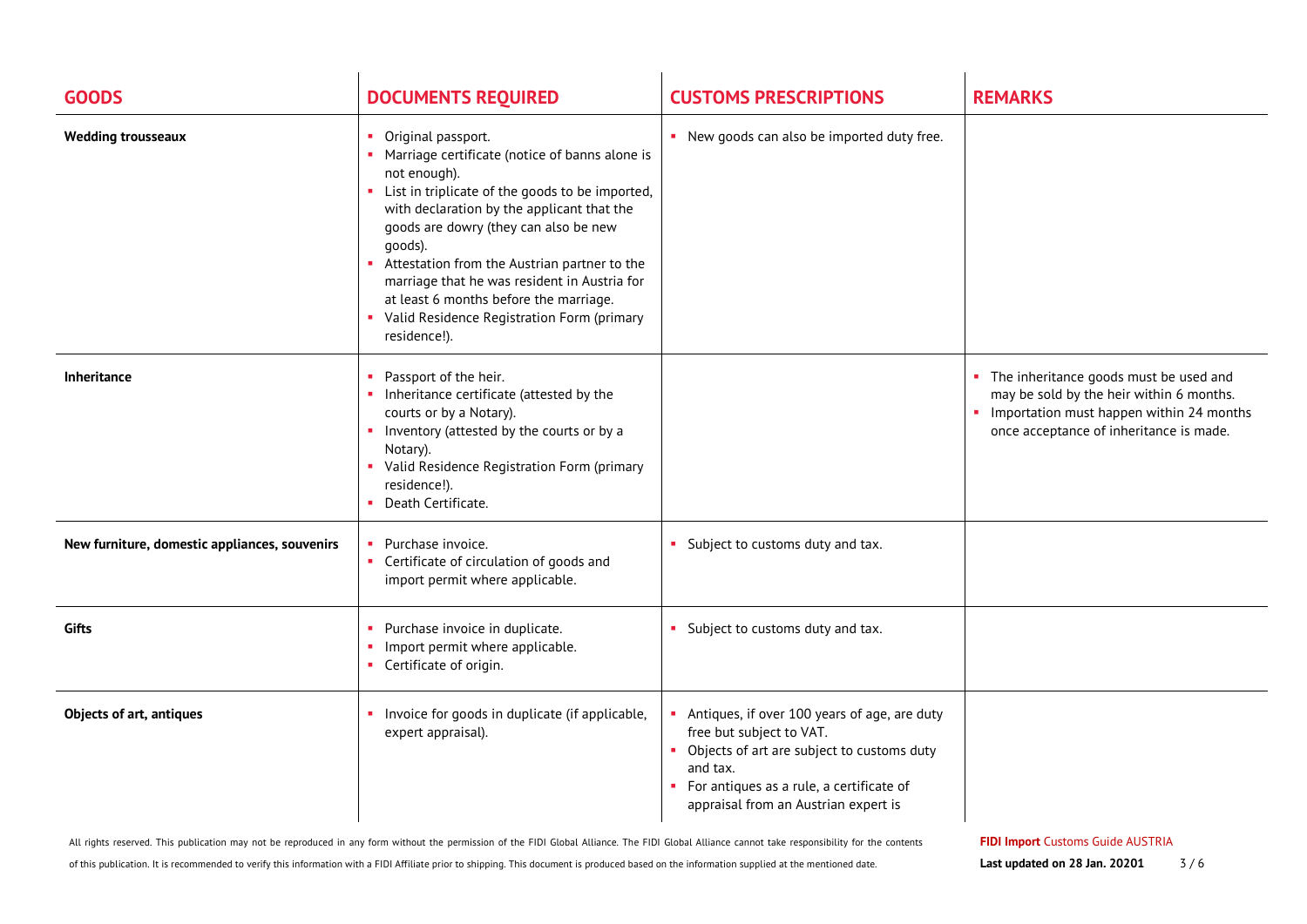| <b>GOODS</b>                  | <b>DOCUMENTS REQUIRED</b>                                                                                                                                             | <b>CUSTOMS PRESCRIPTIONS</b>                                                                                                                                                                                                                                                                                                                                                                                                                                                                                                                                                                                                             | <b>REMARKS</b>                                                                                                                                         |
|-------------------------------|-----------------------------------------------------------------------------------------------------------------------------------------------------------------------|------------------------------------------------------------------------------------------------------------------------------------------------------------------------------------------------------------------------------------------------------------------------------------------------------------------------------------------------------------------------------------------------------------------------------------------------------------------------------------------------------------------------------------------------------------------------------------------------------------------------------------------|--------------------------------------------------------------------------------------------------------------------------------------------------------|
|                               |                                                                                                                                                                       | required.                                                                                                                                                                                                                                                                                                                                                                                                                                                                                                                                                                                                                                |                                                                                                                                                        |
| <b>Motor Vehicles</b>         | Same as removal goods, but in addition<br>vehicle papers (type certificate).<br>Invoice or purchase order.<br>• Copy of registration or copy of title<br>certificate. | • For passenger cars, motorcycles, motor<br>scooters, mopeds:<br>• Free of duty only in connection with a<br>move.<br>• Vehicles must be in use and possession of<br>the emigrant for at least 6 months in<br>country of departure.<br>A tax called "NOVA" (between 8 and 14%<br>of the actual value) has to be paid at the<br>time of registration. NOVA means<br>"Normverbrauchsabgabe" (standard<br>consumption tax) and is calculated on the<br>average gas consumption of the<br>individual model.<br>• Owner of car must have been outside of<br>the EC for at least 12 months.<br>• Duty free for caravans, trailers motor boats. |                                                                                                                                                        |
| <b>Firearms</b>               |                                                                                                                                                                       | • Special official permit necessary.<br>• Import of pump guns forbidden.                                                                                                                                                                                                                                                                                                                                                                                                                                                                                                                                                                 |                                                                                                                                                        |
| <b>Spirits and perfumes</b>   | • Same as removal goods                                                                                                                                               | • Only the permitted amounts for travellers<br>are free of duty and tax.                                                                                                                                                                                                                                                                                                                                                                                                                                                                                                                                                                 | Subject to import permit, heavy import<br>a.<br>duties and complicated customs clearance.<br>(It is recommended to avoid importing these<br>products). |
| <b>Cigarettes and tobacco</b> |                                                                                                                                                                       | • Prohibited.                                                                                                                                                                                                                                                                                                                                                                                                                                                                                                                                                                                                                            |                                                                                                                                                        |

of this publication. It is recommended to verify this information with a FIDI Affiliate prior to shipping. This document is produced based on the information supplied at the mentioned date.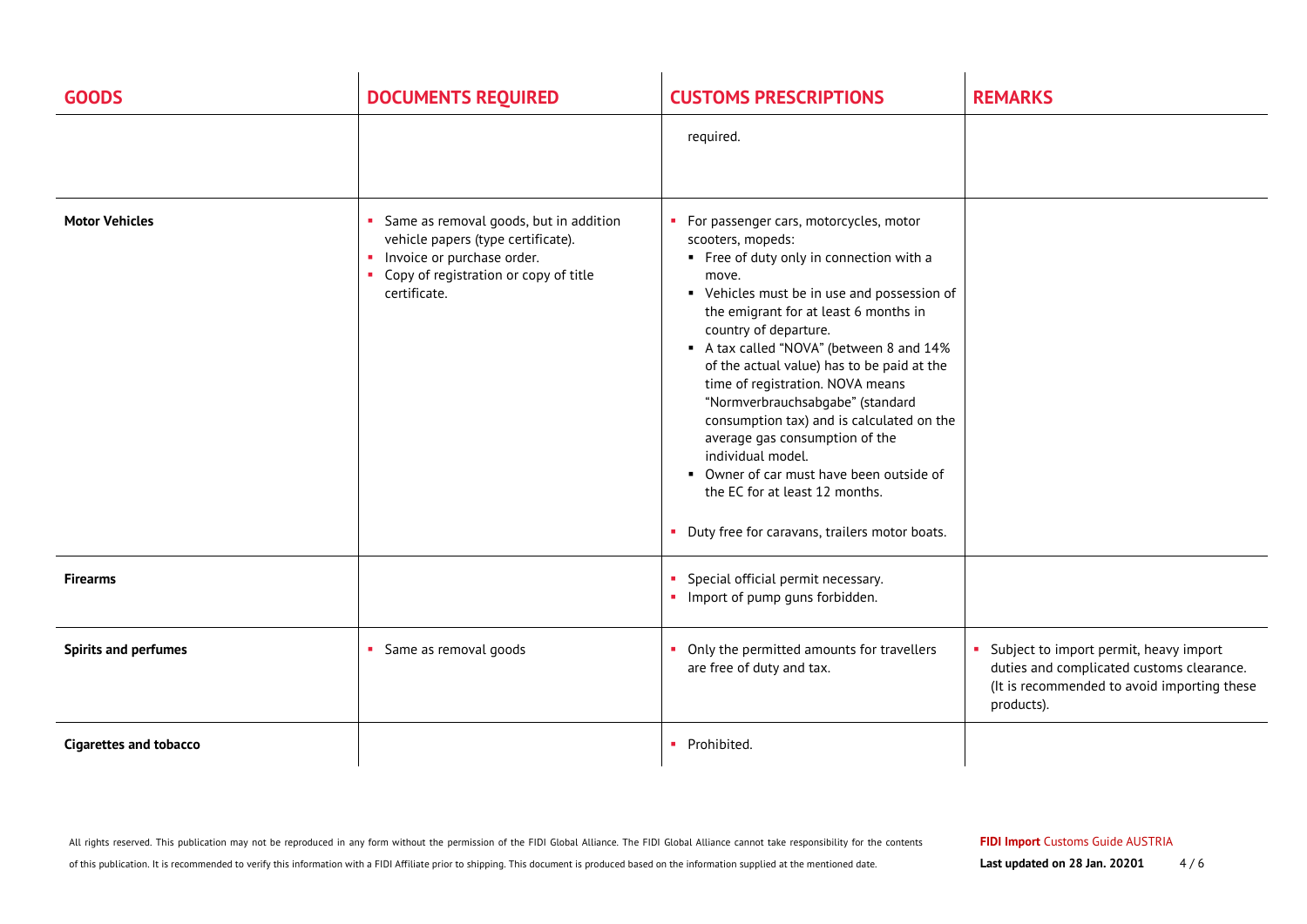| <b>GOODS</b>            | <b>DOCUMENTS REQUIRED</b>                               | <b>CUSTOMS PRESCRIPTIONS</b> | <b>REMARKS</b>                            |
|-------------------------|---------------------------------------------------------|------------------------------|-------------------------------------------|
| <b>Plants</b>           | Same as removal goods.<br>Plant protection certificate. | Free of duty.                | Applicable for plants and plant products. |
| <b>Domestic animals</b> | Veterinary certificate.<br>Inoculation certificate.     | Free of duty.                |                                           |

All rights reserved. This publication may not be reproduced in any form without the permission of the FIDI Global Alliance. The FIDI Global Alliance cannot take responsibility for the contents

of this publication. It is recommended to verify this information with a FIDI Affiliate prior to shipping. This document is produced based on the information supplied at the mentioned date.